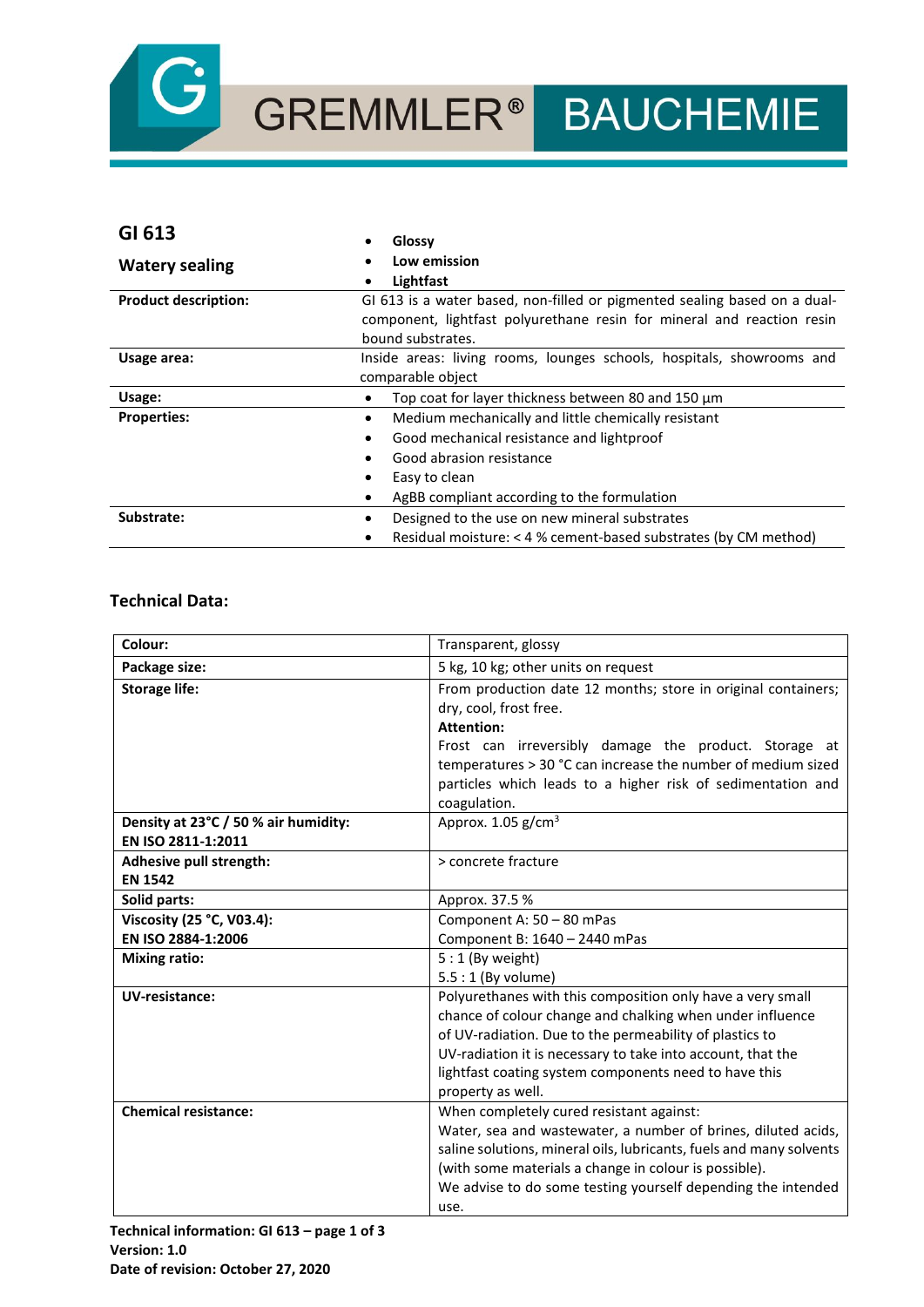# **Processing data:**

| <b>Material usage:</b>                     | $80 - 150$ g/m <sup>2</sup> per layer               |
|--------------------------------------------|-----------------------------------------------------|
|                                            |                                                     |
|                                            |                                                     |
| Open time in the container (at 50% air     | Approx. 2 hours (20 °C)                             |
| humidity)                                  |                                                     |
|                                            |                                                     |
| Processing time (at 50 % air humidity)     | $15 - 20$ minutes (30 °C)                           |
|                                            | $25 - 35$ minutes (20 °C)                           |
|                                            | 50 – 60 minutes (10 °C)                             |
| Revision time (at 50 % air humidity)       | Min. 2 - 3 hours, max. 12 hours at 30 °C            |
|                                            | Min. 4 - 15 hours, max. 24 hours at 20 $^{\circ}$ C |
|                                            | Min. 9 - 13 hours, max. 48 hours at 10 $^{\circ}$ C |
| Curing time (complete mechanical stress at | 3 days (30 °C)                                      |
| 50 % air humidity)                         | 7 days (20 °C)                                      |
|                                            | 10 days (10 °C)                                     |
| <b>Processing temperature:</b>             | $10 - 30 °C$                                        |

# **Processing:**

| Preparation of the substrate: | Substrate must be dry, clean, rough, stable and free of separating<br>$\bullet$<br>substances like oil, fats etc.                                                                                                                                                                                                                                                                                                                                                                                                                             |
|-------------------------------|-----------------------------------------------------------------------------------------------------------------------------------------------------------------------------------------------------------------------------------------------------------------------------------------------------------------------------------------------------------------------------------------------------------------------------------------------------------------------------------------------------------------------------------------------|
|                               | The sealing is carried out directly on a new, cement-bound substrate,<br>٠<br>an intensively cleaned old coating or, within the revision-time, on a new<br>coated area.                                                                                                                                                                                                                                                                                                                                                                       |
|                               | On polymer-modified, cement-bound substrates, samples areas have<br>$\bullet$<br>to be applied in advance to test the compatibility.                                                                                                                                                                                                                                                                                                                                                                                                          |
| Tools:                        | Short or medium piled roller, paint grid<br>$\bullet$                                                                                                                                                                                                                                                                                                                                                                                                                                                                                         |
| Mixing:                       | Pour the curing agent completely into the resin compound.<br>٠<br>Mix intensively with slow turning mixer (we advise a double stirrer with<br>$\bullet$<br>the stirring units turning the opposite direction to each other).<br>Fill into another vessel and, if necessary, dilute with water and mix<br>٠<br>again.<br>Before applying to the substrate make sure to have an even and smear-<br>free mixture.<br>The GI 613 is finished and ready to go. Though if necessary, the mixed<br>٠<br>product can be diluted with water up to 5 %. |
| <b>Application:</b>           | After mixing the resin and hardener component wait 15 minutes for<br>$\bullet$<br>ripe time and stir up again!<br>Evenly spread with short or medium piled roller on wall with the usage<br>$\bullet$<br>of a paint grid in a cross shaped pattern.<br>In case of bigger areas care must be taken to work on in time in order<br>٠<br>to minimize overlapping traces and colour differences.                                                                                                                                                  |